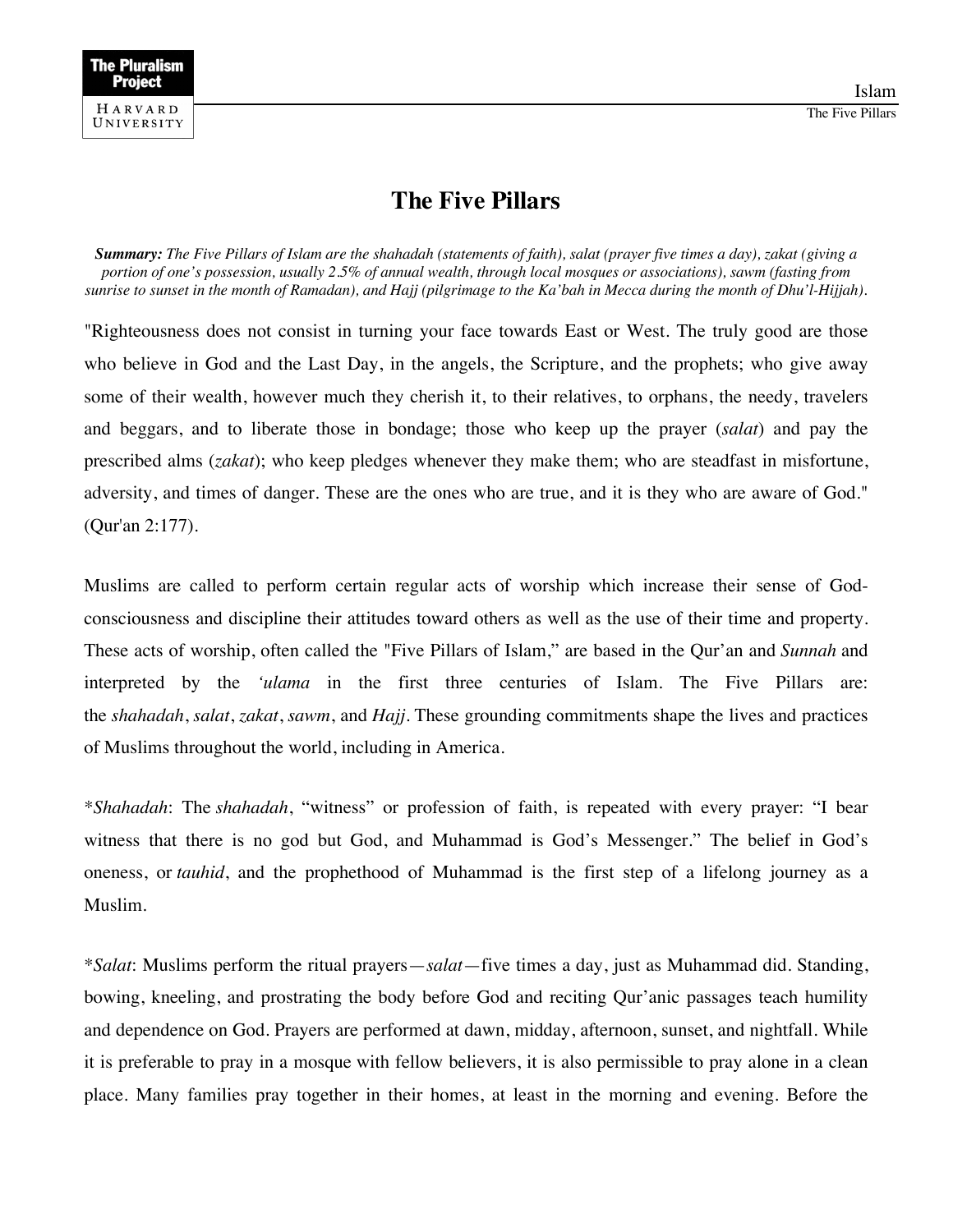prayers, Muslims remove their shoes, perform ritual ablutions, and state their intention to worship. In the mosque, prayers are often led by an *imam*, a learned community member. Prayers are performed in cycles of bowing and prostration called *rak'at*. Muslims, wherever they are, pray in the direction of the Ka'bah in Mecca (*qiblah*), usually marked by a niche in a mosque wall (*mihrab*). Around the world, millions of Muslims pray five times daily, orienting their lives—individually and collectively—toward God.

\**Zakat*: *Zakat* literally means "purification"—a payment of a portion of one's wealth to purify the rest and to ensure justice in society. Used to help the needy members of a community or those working for just causes, the *zakat* is part of the larger Islamic vision of social justice. While Muslims are encouraged to pursue economic and social gain, they are also reminded to use their wealth unselfishly and to care for others less fortunate. The rate of *zakat* is generally 2.5 percent of annual accumulated wealth, including savings and nonessential property; in some countries it is collected and distributed by the government. American Muslims often distribute their *zakat* through local mosques and Muslim associations. Muslim relief agencies are at work throughout the world today, and American Muslims run special programs through *zakat* contributions—from soup kitchens to Bosnian refugee relief.

\**Sawm*: The first revelation of the Qur'an came to Muhammad during the lunar month of Ramadan. Every year during this month, Muslims perform a daily fast (*sawm)*. They are obliged to abstain from food, water, sexual activity and evil thoughts during the daylight fasting hours. Ramadan is a time of discipline for the spirit as well as the body, a time to cultivate patience and commitment. The fast also reminds the faithful of those who are hungry every day, underscoring the need for social justice. Many Muslims perform special prayers and attend Qur'anic recitation sessions every night. Ramadan is also a time of community solidarity, as meals and festivities are shared with family and friends after dark.

\**Hajj*: The final pillar of Islam is the *Hajj*, or pilgrimage to the Ka'bah in Mecca, performed during Dhu'l-Hijjah, the last lunar month of the Muslim year. The *Hajj* recalls the faithfulness of Prophet Abraham who was ready to sacrifice his son Ishmael at God's command; but it was not God's will. It is both joy and faithfulness that bring millions of Muslims from all over the world to Mecca for this pilgrimage. The *Hajj* is required at least once of every Muslim in good health and with the financial means. It brings together the world-wide *ummah*, making clear that Muslims of all races, ethnic groups,